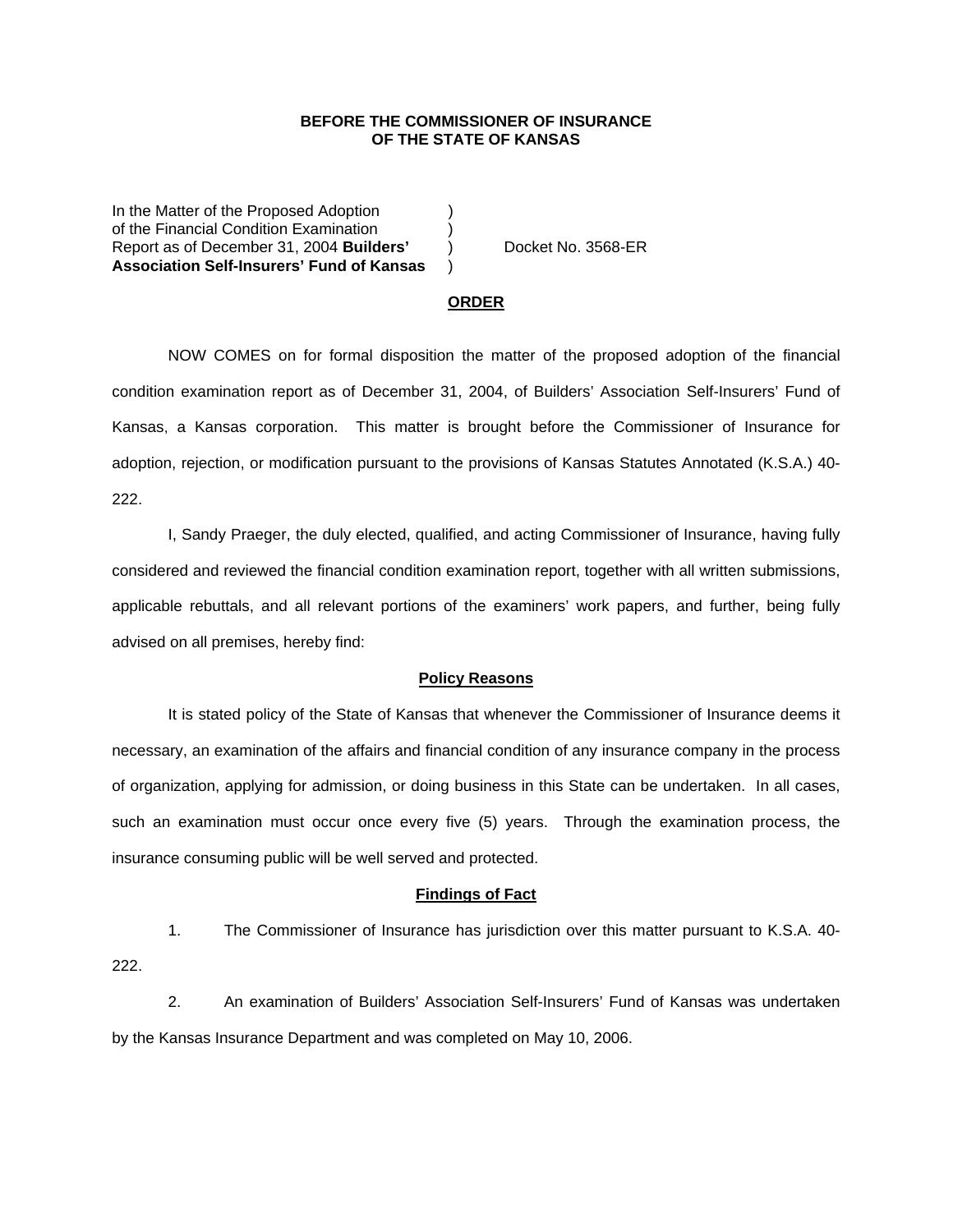3. The examiner-in-charge tendered and filed with the Kansas Insurance Department a verified written report of the examination within thirty (30) days following completion of the examination, to wit; May 4, 2006.

 4. Following receipt of the verified report, the Kansas Insurance Department transmitted the report to Builders' Association Self-Insurers' Fund of Kansas on June 30, 2006, with a duly executed notice advising the company of its opportunity to prepare and submit to the Kansas Insurance Department a written submission or rebuttal with respect to any and all matters contained in the report. Builders' Association Self-Insurers' Fund of Kansas was further advised that any written submission or rebuttal needed to be filed with the Kansas Insurance Department no later than thirty (30) days after receipt of the verified report.

 5. Builders' Association Self-Insurers' Fund of Kansas filed a written acceptance of the verified report on July 24, 2006.

6. Based upon the written submission tendered by Builders' Association Self-Insurers' Fund of Kansas, the company took no exceptions to matters contained in the verified report.

 7. Within thirty (30) days of the end of the time period allowed for written submission or rebuttal, the Commissioner of Insurance fully reviewed the report, together with all written submissions and rebuttals provided by Builders' Association Self-Insurers' Fund of Kansas. The Commissioner of Insurance further reviewed all relevant workpapers.

 8. No other written submissions or rebuttals were submitted by Builders' Association Self-Insurers' Fund of Kansas.

## **Conclusion of Law**

9. K.S.A. 40-222(k)(2) provides:

"Within 30 days of the end of the period allowed for the receipt of written submissions or rebuttals, the commissioner shall fully consider and review the report, together with any written submissions or rebuttals and any relevant portions of the examiners workpapers and enter an order:

(A) Adopting the examination report as filed or with modification or corrections. If the examination report reveals that the company is operating in violation of any law, regulation or prior order of the commissioner, the commissioner may order the company to take any action the commissioner considers necessary and appropriate to cure such violations; or